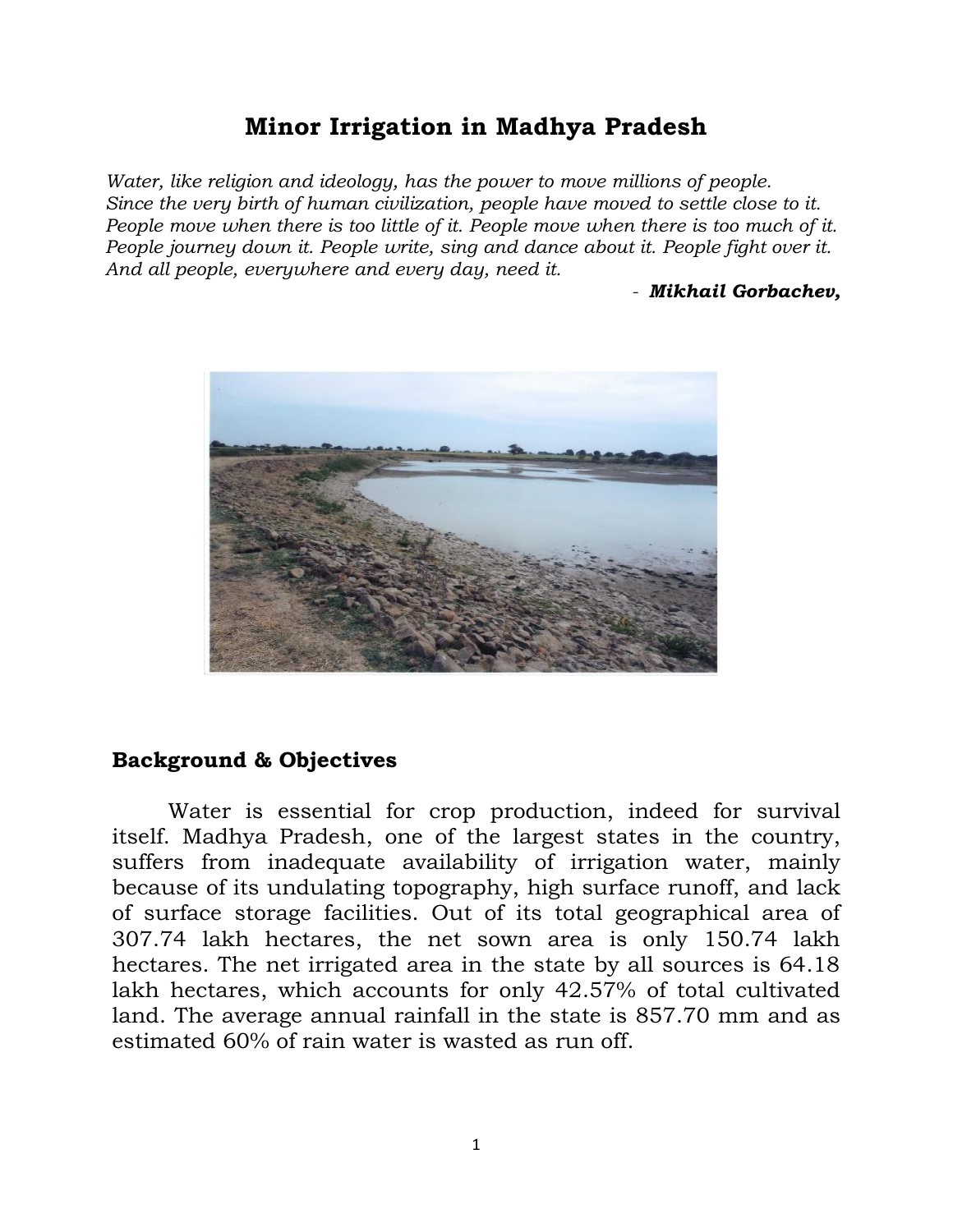Of the total irrigated area in the State, canals contribute 10.51%, well and tube wells 42.56%, other sources 9.73% and tanks a mere 1.38%.

Thus despite all efforts to increase irrigated area by way of constructing big irrigation dams, so far only 10.51 lakh ha area has been brought under irrigation through dams and canals. Moreover, dams can only irrigate land in specific areas downstream of the dam by way of canal irrigation. Therefore, remote areas where no rivers flow are deprived of irrigation facilities.

To remedy the situation, the State started Minor Irrigation Schemes (Tube wells) and Micro Minor Irrigation Schemes (Micro Minor Irrigation Tank (MIT) & Percolation Tanks (PT) and during 10th Five Year Plan, 128 MIT and 763 percolation tanks were constructed which brought additional 101341.28 ha under irrigation. However, the size of the State Sector Scheme in 10th Five Year Plan was Rs 6025.28 lakhs, which was too small to benefit the large number of farmers.

## **Intervention**

Small and medium irrigation works have an important role to play in developing irrigation in the country. They have many advantages. They provide a large amount of dispersed employment. They involve smaller outlay and can be executed in a comparatively shorter period.

Historically, development of irrigation in Madhya Pradesh started with construction of water storage tanks long back in the 1st century A.D. by Chandel Kings in Khajuraho (Chhatapur district). Similarly tanks have also been constructed by Kalchuri dynasty in Bilaspur district during 1120-35 A.D. A tank may be defined as a reservoir of any specific size. In the uneven and comparatively rocky plateau of Peninsular India, tank irrigation is popular. In this procedure, a small dam that is constructed across a stream impounds water that is led through slender channels to cultivated lands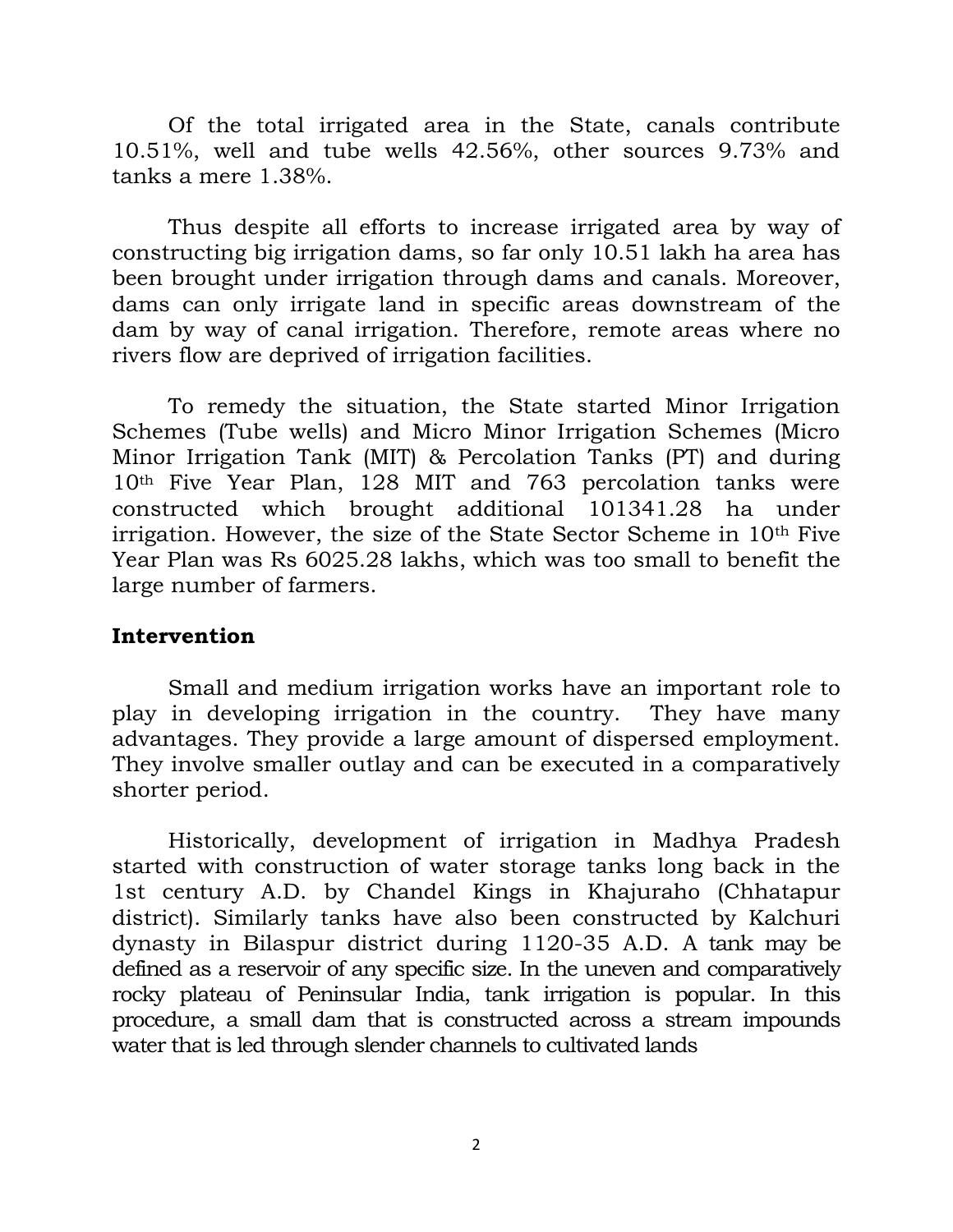Percolation tanks, which are based on principles similar to those of *nala* bunds, are among the most common runoff harvesting structures in India. A percolation tank is an artificially created surface water body submerging a highly permeable land area so that the surface runoff is made to percolate and recharge the ground water storage. These are generally constructed across streams and bigger gullies in order to impound a part of the run-off water. This water, in due course, finds its way into subsoil and recharges the ground water and leads to better recuperation of wells in the downstream areas. They differ from *nalah* bunds in having larger reservoir areas. They are not provided with sluices or outlets for discharging water from the tank for irrigation or other purposes. They may, however, be provided with arrangements for spilling away surplus water so as to avoid over-topping of the tank bund.

Since Rahtriya Krishi Vikas Yojana (RKVY) started in the year 2007-08, percolation tanks and micro minor irrigation tanks have been taken up as one of the flagship projects of the State. So far the number of micro irrigation tanks and percolation tanks constructed under RKVY from 2007-08 to 2011-12, including those that are ongoing, is 621 and 1017, respectively. The corresponding number of beneficiaries is 13986 and 8136. The overall area brought under irrigation is 26995 ha with a total outlay of Rs 22074.98 lakhs during the 11th Five Year Plan.

## **Outcome**

Case studies of Micro Minor Irrigation Tanks- ManaPipaliya & Bhoodha

Village Mana Pipaliya comes in Bagli Block of Dewas district. This block lies in the near critical zone of underground water availability. The ground water utilization in this block is 45 to 75%.

The MIT was constructed in this village in the year 2009-10 in survey number 142. Its submergence area is spread over 2.60 hectare and storage capacity is 63047 cu metres of water. Sixteen farmers of Mana Pipaliya village are using the water through lifting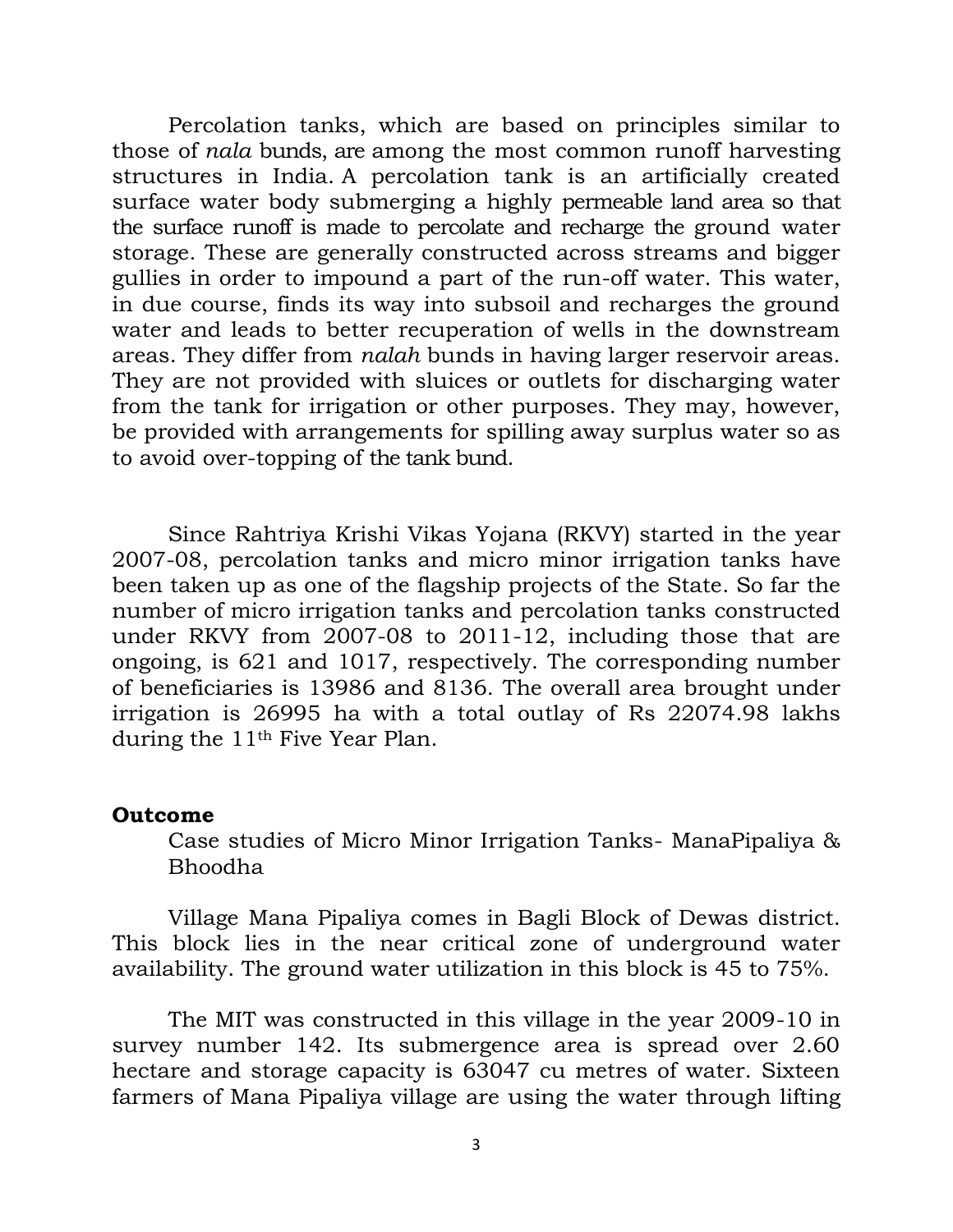devices. Overall 15 hectares of area has now been converted into irrigated land.

The cropping system has since changed radically. Before construction of the MIT, the main crops were rainfed wheat and gram, with productivity of 10 quintals & 5 quintals per hectare, respectively. Due to the irrigation made possible after construction of MIT, the productivity of wheat and gram has increased to 35 and 8 quintals per ha, respectively, in the cropping season of 2010-11.

Village Bhoodha comes in Rithi Block of Katni district which was also approaching towards semi-critical zone of underground water availability. The ground water utilization in this block is also 45 to 75%. The MIT was constructed in this village in the year 2009-10 in survey number 287/1. The length of structure is 275 meter and the height is 7.5 meter. The submerged area of MIT is spread over 4.1 hectare which accumulates 175400 cu meter of water. Thirty two farmers are using water by their own lifting devices and overall 40 hectares has been converted into irrigated land.

Earlier the main crops were rain-fed rice and wheat, with productivity of 1.2 quintals and 10 quintals per hectare, respectively. After construction of the MIT, during the cropping season of 2010-11, the productivity of rice and wheat has increased to 2.1 and 18 quintals per ha respectively because of irrigation.

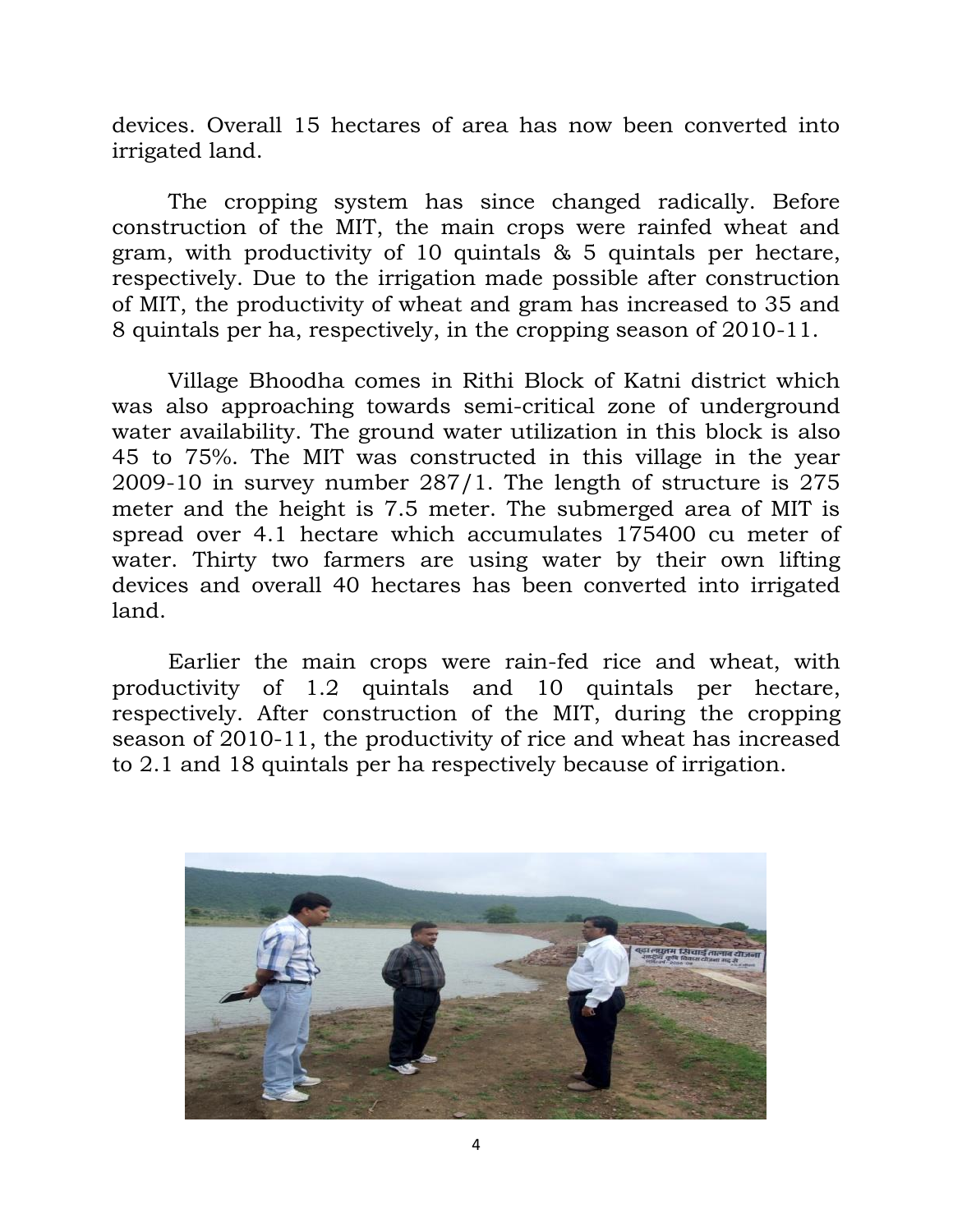As per the survey conducted by ASCO Dewas & Katni, benefited farmers in both areas have given feedback that due to construction of this structure the water level of Dug Well and Tube wells in the downstream area has also increased and remained for comparatively longer time, a phenomenon which has occurred mainly because of recharging. Farmers are enjoying higher incomes due to increased production.

Research has already proved that irrigation has a vital role in enhancing crop productivity & thereby production. It is anticipated that 15-20 % increase occurs by virtue of providing irrigation. The overall status of production & productivity of major crops in Madhya Pradesh has recorded significant increase since implementation of this RKVY intervention began in 2007-08.

By 2011, paddy, despite recording a marginal decrease in area cultivated by 2010-11 registered an increase in production of 33% overall with a productivity increase of 36.81% per ha.

As for wheat, the area under cultivation showed an increase of 11.48%. The total increase in production was 34.29% and in productivity the increase was an impressive 20.47%.

As regards pulses the area cultivated recorded an increase of 17.89%. Production grew by 27% and productivity by 7.73%.

Area under oilseeds grew by7.11%, production by 30.36% and productivity by 18.14%.

Anupam Mishra, one of the most respected chroniclers of the tank system in northern and central India says (Mishra, 1993 and 1995), historically, tanks have been an integral part of life across the country. Most of the tanks were built by local rulers or community and all were maintained by the community. The tradition of tank building in different parts of Indian society created and sustained the tanks in difficult terrain for many centuries. Tanks were part of social culture, customs, rituals, norms and in